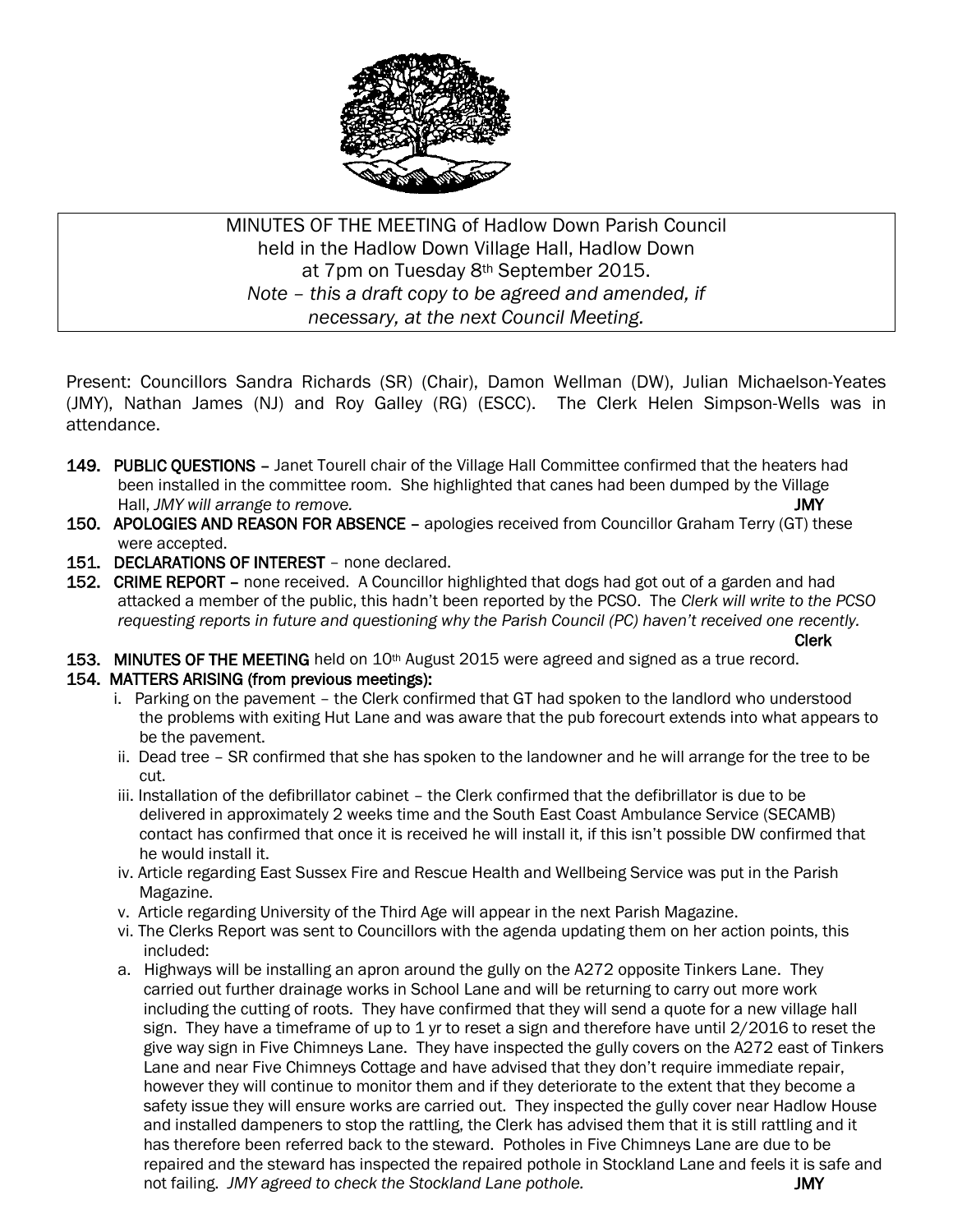- b. SECAMB have agreed to undertake training on the defibrillator, the Clerk is trying to organize a date for this with them.
- c. The Clerk sent details of the items highlighted on the quarterly risk assessment to the Chair of the Playing Field Committee who has confirmed the action taken by the work parties.

### 155. PLANNING:

### a. PLANNING APPLICATIONS:

 WD/2015/1736/LB – STOCKLAND OAST, STOCKLAND LANE TN22 4EA – Addition of a new high level window in the annexe – The Parish Council support the application (4/0).

### b. APPROVED APPLICATIONS:

 WD/2015/1422/F – The Corner Cottage, Wilderness Lane – Dismantle existing summerhouse and replace with larger summerhouse.

#### c. PLANNING MATTERS:

 Five Badgers, Stonehurst Lane – the Clerk updated the meeting on further developments at the site and on correspondence she had received from WDC. Members of the public were allowed by the Chair to comment on this agenda item and a discussion was held. A Councillor advised that at the recent Wealden Parish Planning Panel meeting the Head of Planning had offered to attend PC meetings and it was suggested that the PC invite him to a future meeting, to be discussed further.

156. REPORT FROM CLLR. ROY GALLEY, ESCC: RG advised that following his tour of Hadlow Down with the Chair he received confirmation from the Head of Highways that the manholes east of Tinkers Lane had been repositioned, the Clerk confirmed that one is still rattling. He also advised that the 2 potholes in Five Chimneys Lane had been filled in, the PC confirmed that these had been actioned however there were various other ones that needed sorting. RG advised that Stockland Lane and Brick Kiln Lane have been inspected by Highways and there is some areas of unevenness however they do not require their immediate attention. Five Chimneys Lane is being considered for further capital works in 2016/17. Highways wrote to RG as the wildflower verge at Riverside had been accidently cut. This area included a population of the Spiked Rampion. The majority of the cut missed the most important areas for the plant so they are hopeful that the population will recover. Highways have been working with the County Ecologist to ensure it doesn't happen again and will be looking to make the wildflower markers more visible at this site.

 RG advised that the Uckfield Town Centre Regeneration project is being considered by the ESCC lead member on Monday.

157. BANK RECONCILIATION: - for August 2015 was agreed and signed.

#### 158. OTHER FINANCE MATTERS :

- i. Financial calendar had been copied to Councillors prior to the meeting, no questions were raised.
- ii. Tax reclaim payment  $-$  the Clerk confirmed that a payment of £1270.56 had been received.

# 159. REPORTS FROM COUNCILLORS (COUNCIL MATTERS AND OUTSIDE BODIES):

 i. Cllr. Nathan James advised that a definitive answer is required as to whether fencing is required around the play area. It has been suggested that cars park next to the fence on the south side of the play area. To be discussed at the Parish Council's liaison meeting with the chairs of the Playing Field, Community Centre and Village Hall committees.

NJ highlighted that the directional sign east of Pippins nursery was missing, *the Clerk will investigate.*

- Clerk ii. Cllr. Damon Wellman advised that the give way sign in Tinkers Lane is still laying on the ground. At the Wealden Parish Planning Panel meeting they were advised that the Issues & Options, which includes the number of houses required, will be announced to members on  $17<sup>th</sup>$  September. WDC are challenging the granting at appeal of planning permission for the Steel Cross development. WDC have come up with a solution to the restrictions, due to sewerage capacity, on development in the south of the district, this should take place in 2022. WDC will be undertaking planning training JMY, DW and SR were interested in attending, the Clerk will send details to all Councillors once it is received.
- iii. Cllr. Julian Michaelson-Yeates advised that he had attended the planning enquiry for Gatehouse Farm, the outcome should be known in 6-8 weeks' time.
- iv. The Chair advised that she had received a letter from a resident in Dog Kennel Lane regarding his concerns over drainage. She confirmed that the Clerk had previously sent to the resident Highways' response to items when they were previously raised. At the SLR (Strengthening Local Relationships) meeting the Chair will request that a meeting be held between herself, the resident and ESCC.
- Cllr. Michael Lunn (ML) joined the meeting at 7:40pm
	- v. Cllr. Nathan James confirmed that the Playing Field Committee had dealt with the items raised in the RoSPA play area inspection report and that the drainage work at the playing field had commenced.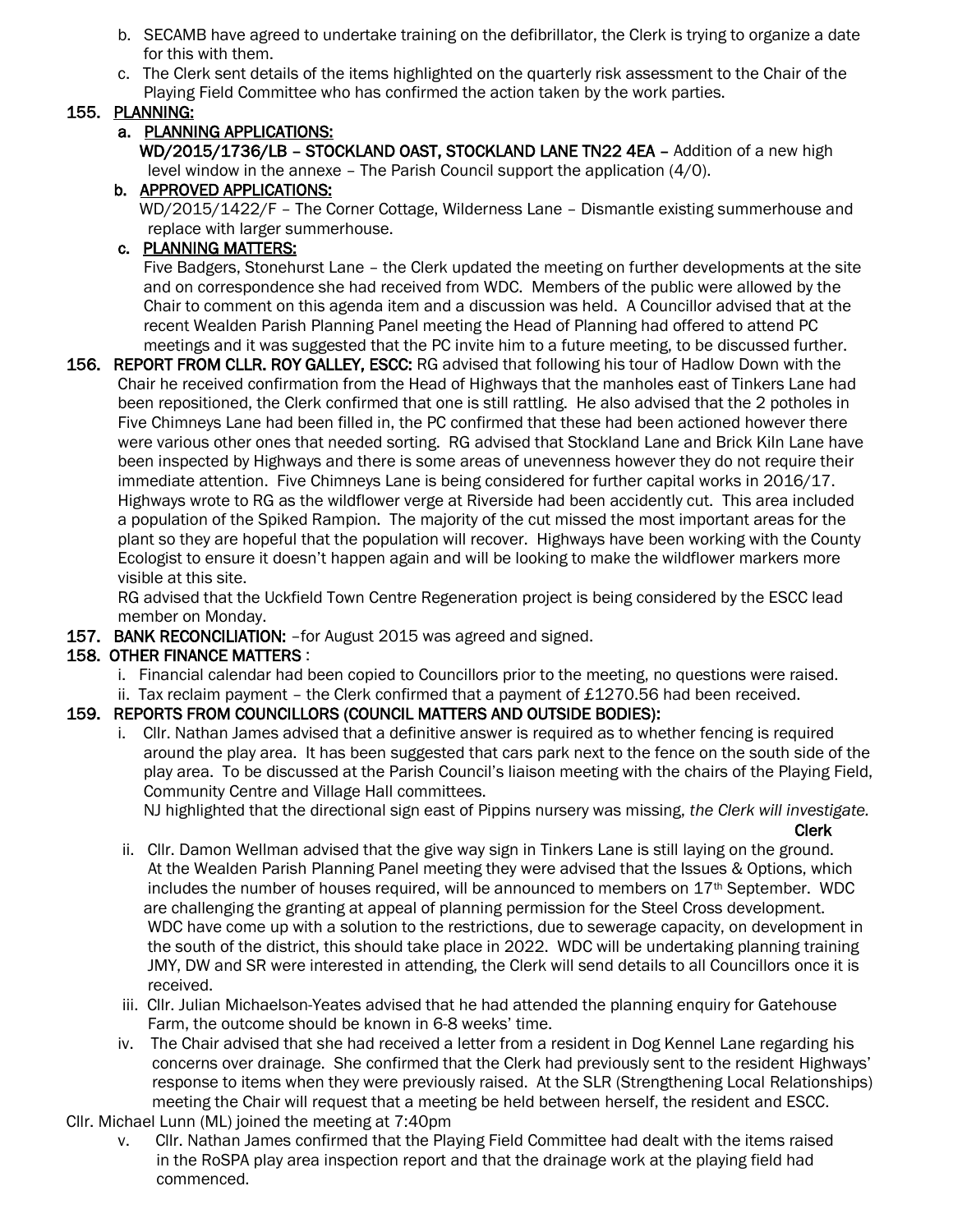- 156. REPORT FROM CLLR. MICHAEL LUNN, WDC ML confirmed that WDC have commenced enforcement proceedings for Five Badgers.
- 160 & 161. NEW COMMUNITY CENTRE & NEIGHBOURHOOD AREA It was confirmed that Hadlow Down Community Centre committee (HDCC) had received a grant of £9,000 to cover the cost of a pre-feasibility study, the consultant had met with HDCC and if the study is passed the committee could apply for a £40,000 grant which would cover the pre-planning work. To obtain the second grant a Neighbourhood Plan would need to be produced or alternatively the PC would need to apply for a Neighbourhood Area and then HDCC would apply for a Community Right to Build Order. HDCC have a meeting in October when they will decide which option to take. If it is decided to apply for a Neighbourhood Area for the whole parish the PC would need to have a meeting with WDC beforehand advising that they are applying for the Neighbourhood Area as it then allows them to apply for grants. *SR confirmed that she will undertake further investigation into Neighbourhood Areas.* SR It was confirmed that the community would need to be consulted regarding the Neighbourhood Area and the Community Right to Build. For the Neighbourhood Area it was agreed that an article would appear on the village website and in the Parish Magazine and people would be invited to attend a PC meeting where a presentation would be made.
- 162. HOUSING NEEDS SURVEY the survey was agreed. *The Clerk will arrange to get 400 copies printed.* Clerk *The Chair will arrange for a letter to accompany the survey which will request that responses are posted or emailed tp the Clerk, or if they contacted her she will arrange for a Councillor to pick up their response.* SR

### 163. HIGHWAYS :

- i. Fingerpost survey report NJ updated the meeting on the results of the survey and it was agreed for the *Clerk to get quotes from the contractor for 3 of the fingerposts*. Clerk
- ii. Highways issues the Clerk had provided the Chair with the outstanding Highways issues. The main priorities were considered to be: installing an apron at the gulley on the A272 opposite Tinkers Lane; clearing of School Lane gully, resurfacing School Lane; resetting of give way signs on Five Chimneys Lane at the junction with Curtains Hill and at the top of Tinkers Lane; resurfacing of Rosers Common and Pound Green Lane.

*The Chair will request the dates for gully clearing at the SLR meeting.* Chair Concern was expressed that the gully near Five Chimneys Cottage did need work done to it, *DW will photograph it and people were encouraged to report it on FixmyStreet.* DW

 iii. Speeding vehicles and purchase of LED sign – it was confirmed that the police had recently undertaken 2 speed checks in Hadlow Down, the *Clerk will contact the PCSO for an update on the results of these.* Clerk

 A contractor had been invited to do a presentation and quote for the Parish Council. Highways have advised the contractor that Kiers have the exclusive contract. *The Chair will raise at the SLR meeting that the PC wish to purchase an LED sign and will request what the criteria is.* Chair

- iv. SLR meeting to discuss items for the agenda Councillors expressed concern that the A272 isn't wide enough by The Toll for 2 large lorries to pass each other. The agenda items were agreed.
- v. Correspondence regarding verge cutting at Riverside discussed at item 156.

## 164. ENTRANCE TO PLAYING FIELD:

- i. To update on purchase it was confirmed that the transfer of the land had been completed and it is in the process of being registered with the Land Registry. *The Clerk confirmed that the closed Session minutes will be added to the website.* **Clerk and the set of the clerk clerk clerk clerk clerk clerk clerk clerk clerk clerk clerk clerk clerk clerk clerk clerk clerk clerk clerk clerk clerk clerk clerk clerk cler**
- ii. Meeting regarding the boundary concern was expressed over the boundaries for the land purchased, a trustee, 2 representatives of the PC and the tenant of the land to the south of the play area are due to meet and walk the boundary. The Clerk proposed that the land be measured.
- iii. Youth shelter it was agreed for *NJ* to get a new quote, to be installed in 2016/17.
- iv. Use of land a Councillor asked whether the village should be asked what they want to use the land for, this wasn't felt necessary as the use hadn't changed, although they may be asked in the future if the Community Centre is built on the site.

## 165. DIGNITY AT WORK POLICY – signed by all Councillors present, the *Clerk will arrange for GT to sign*. Clerk

- 166. CO-OPTION the Clerk advised that she had received no response to the advert for co-option. A Councillor updated the meeting on possible candidates.
- 167. PROTECTION OF ASSETS FROM UNAUTHORISED USERS it was highlighted that there had been incidents of unauthorized use of local green spaces and the Clerk had informed the Chair of the Playing Field Committee of these. *It was agreed that the Clerk contact ESCC for guidance.* Clerk

## 168. CLERK'S MATTERS:

- i. The Clerks hours were agreed and signed
- ii. The Clerk advised that she had resigned from Arlington PC which would mean that the Hadlow Down